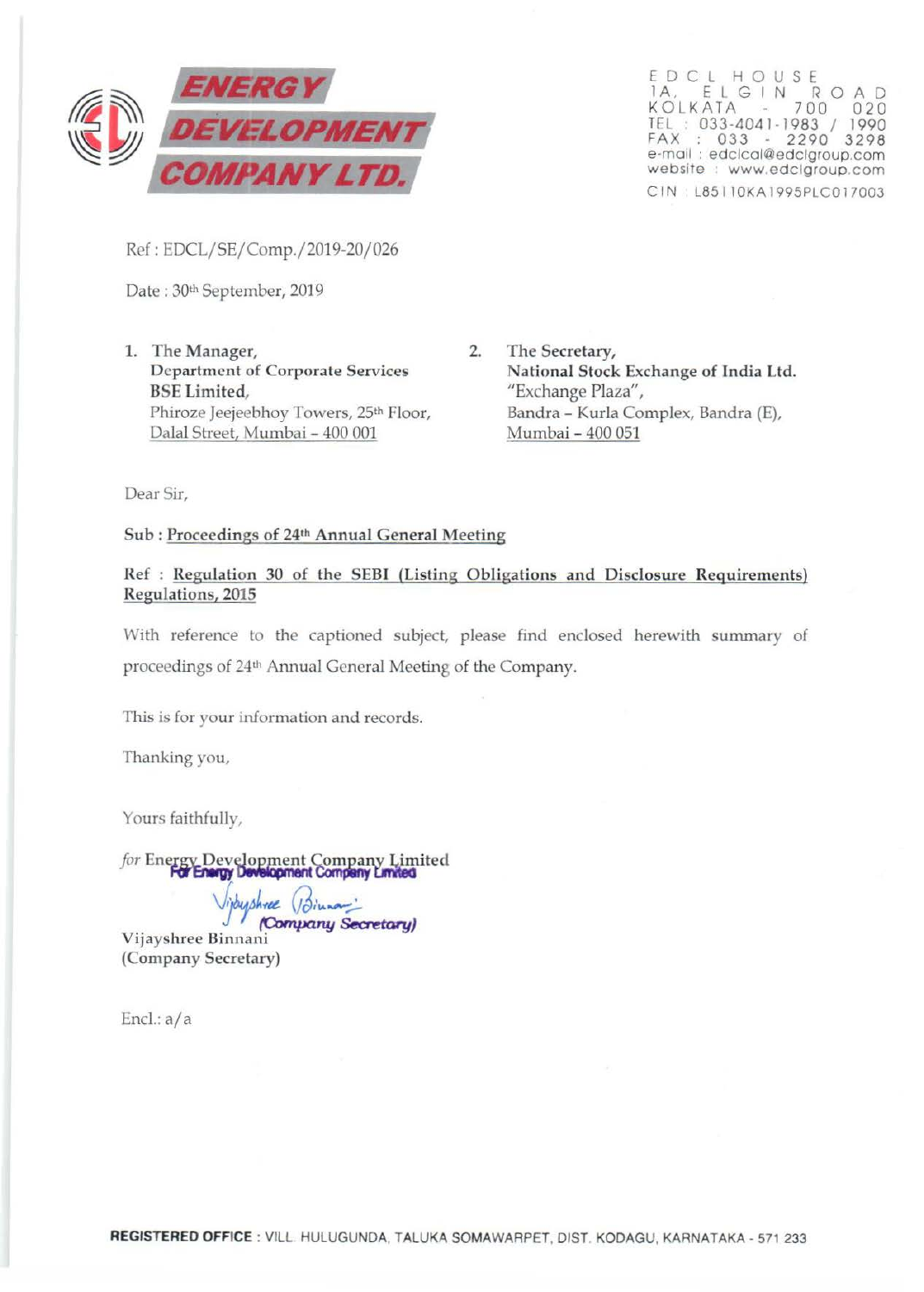## PROCEEDINGS OF 24TH ANNUAL GENERAL MEETING

The 24<sup>th</sup> Annual General Meeting ("AGM") of the Company was held on Monday, the 30<sup>th</sup> September, 2019 at 10:00 a.m. at Harangi Hydro Electric Project, vill. -Hulugunda, Taluka -Somawarpet, Dist.-Kodagu, Karnataka- 571 233.

- Mr. Vinod Kumar Sharma, Executive Director, was voted to and took the chair. The requisite quorum being present, the Chairman called the meeting to order.
- The Chairman delivered his speech.
- The Chairman covered the items of Ordinary Businesses and Special Businesses as listed under item no. 1 to 10 given below. He gave the opportunity to the members to ask questions, seek clarifications on the agenda items; thereafter he responded to the queries / clarifications sought by the members. Facility of casting votes through remote e-voting was provided to the members from 27<sup>th</sup> September, 2019 at 09:00 a.m. to 29<sup>th</sup> September, 2019 at 05:00 p.m. The members were given the facility to cast their vote through ballot at the AGM.

The following businesses as per the Notice of 24<sup>th</sup> AGM were transacted:

## Ordinary Businesses:

- 1. Adoption of the Audited Standalone and Consolidated Financial Statements of the Company for the financial year ended on 31st March, 2019 along with the Reports of the Board of Directors and Auditors thereon.
- 2. Declaration of dividend for the financial year ended on 31<sup>st</sup> March, 2019.
- 3. Appointment of Mrs. Pankaja Kumari Singh (DIN: 00199454), who retired by rotation at this Annual General Meeting and being eligible offered herself for re-appointment.

## Special Businesses:

- 4. Ratification of Remuneration of Cost Auditors for the financial year ending on 31st March, 2020.
- 5. Appointment of Mr. Rohit Pandit (DIN: 03409093) as an Independent Director.
- 6. Re-appoint Mr. Anil Gupta (DIN: 00079399) as an Independent Director.
- 7. To take approval under Section 185 of the Companies Act, 2013.
- 8. To take approval under Section 186 of the Companies Act, 2013.
- 9. To take approval of Material Related Party Transactions.
- 10. To keep registers, returns etc. at a place other than Registered Office.

For Energy Development Company Limited Vijayshree Brunner